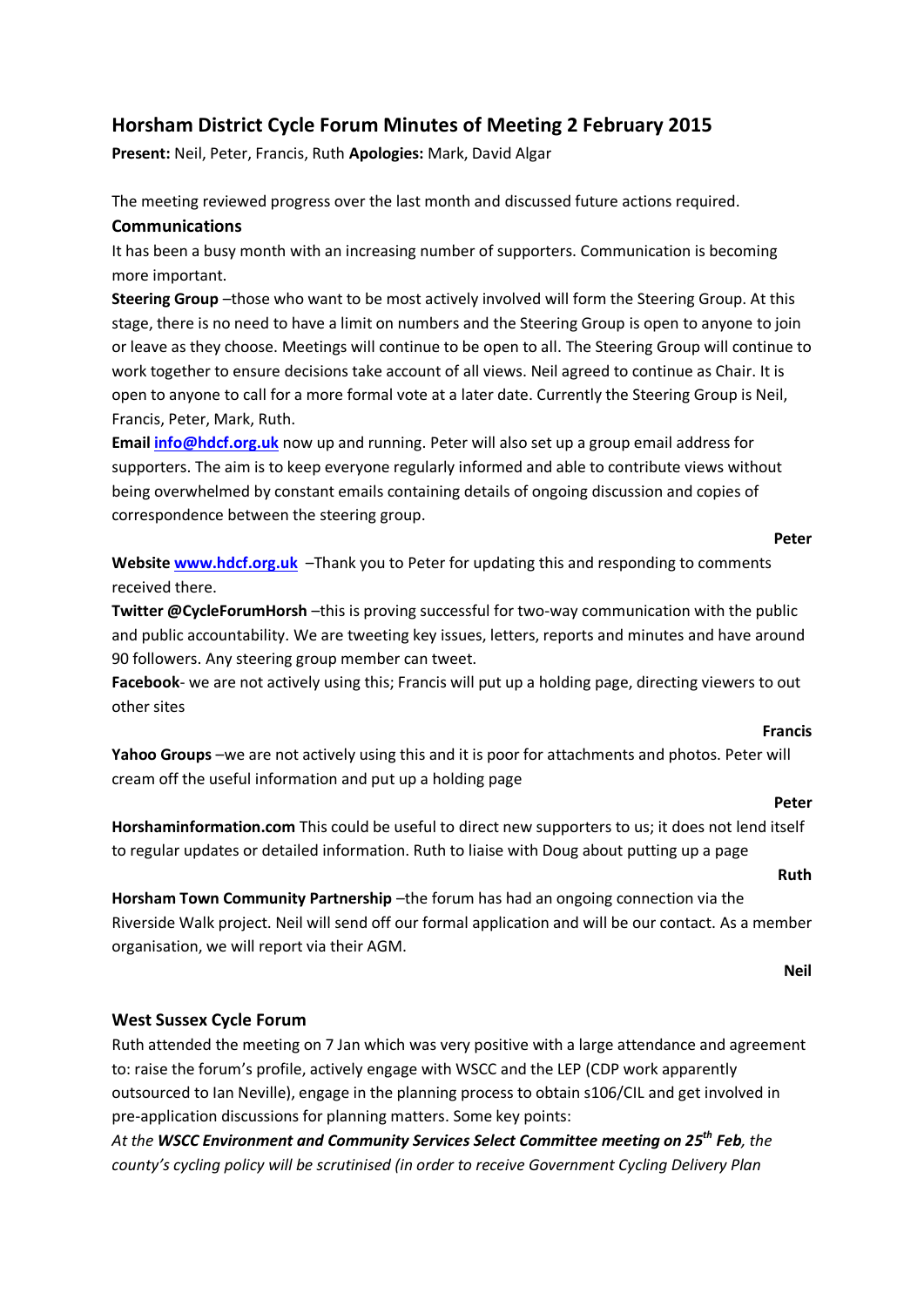*funding through the LEP, there needs to be a plan to double cycling levels). WSCF will put forward questions that councillors may wish to ask.*

*WSCF will apply to join WSLAF (West Sussex Local Access Forum). This is a statutory body which has to be consulted on major planning matters –this should give transport cycling a voice. [Edit: Geoff Farrell is now a member of WSLAF]*

*Local forums were asked to copy minutes to WSCF and to councillors. WSCF will set up a website [Edit: Anthony Cartmell has now set it up: <http://westsussexcycleforum.org.uk/> HDCF can add to the website –contact Ruth] WSCF are looking for a Press Officer*

*In April Highways cuts and reorganisation will mean that each area will have a designated contact – local forums will need to make contact with their area's designated officer* 

*Next WSCF meeting: 6.45 for 7pm, Beechwood Hotel, Worthing*

It was agreed to continue supporting WSCF including inviting WSCC PCOs to our meetings [No reply from Dean and Frankie for February], distributing minutes more widely, contributing to the 25<sup>th</sup> Feb ECSSC scrutiny process and sharing contact email addresses.

**All, Ruth**

## **HDPF, North of Horsham and A264 Crossings**

Despite our responses to the Planning Inspector and attempts to engage with a range of councillors and officers in HDC and WSCC, there had been no acknowledgement of the problem of a complete lack of planning for cycling in the HDPF. There was no progress on our proposal to strengthen Policy 39 on Sustainable Transport or to modify the HDPF to allow a cycling SPD. The transport reports contain very little detail and, alarmingly, claim that crossing the 45,000+ vpd A264 dual carriageway at-grade will be "more attractive" than grade separation. We were told that it was too soon to engage on this.

Since building the five A264 junctions will require major design and civil engineering works, the forum was concerned that cycling provision needs to be considered urgently. It is core infrastructure and needs to be an integral part of all planning and viability assessments; it is impossible to 'tack it on' afterwards. The following actions were taken:

- o Letters were sent to Francis Maude, the West Sussex County Times.
- $\circ$  A presentation was given to The Horsham Society Planning Committee –with a positive response, including support in their WSCT column.
- $\circ$  Individual councillors were contacted with a letter, background information and telephone calls. Councillors were generally unaware of the A264 junction proposals or how underpasses could greatly improve crossings and integration of the new community. Generally the response was very supportive (although some of those actively opposing North of Horsham did not want to engage in any process that might be seen as accepting the possibility of North of Horsham). Councillors offered to raise this at PPAG and ECSSC and to discuss it with officers. Frances Haigh has asked for the forum, and other groups such as N Horsham PC, to be represented on a North of Horsham group to be set up by Tom Crowley.
- o The issue was raised during conversations with officers
- $\circ$  The North Horsham CLC was contacted and Brad Watson supported putting the issue on the agenda.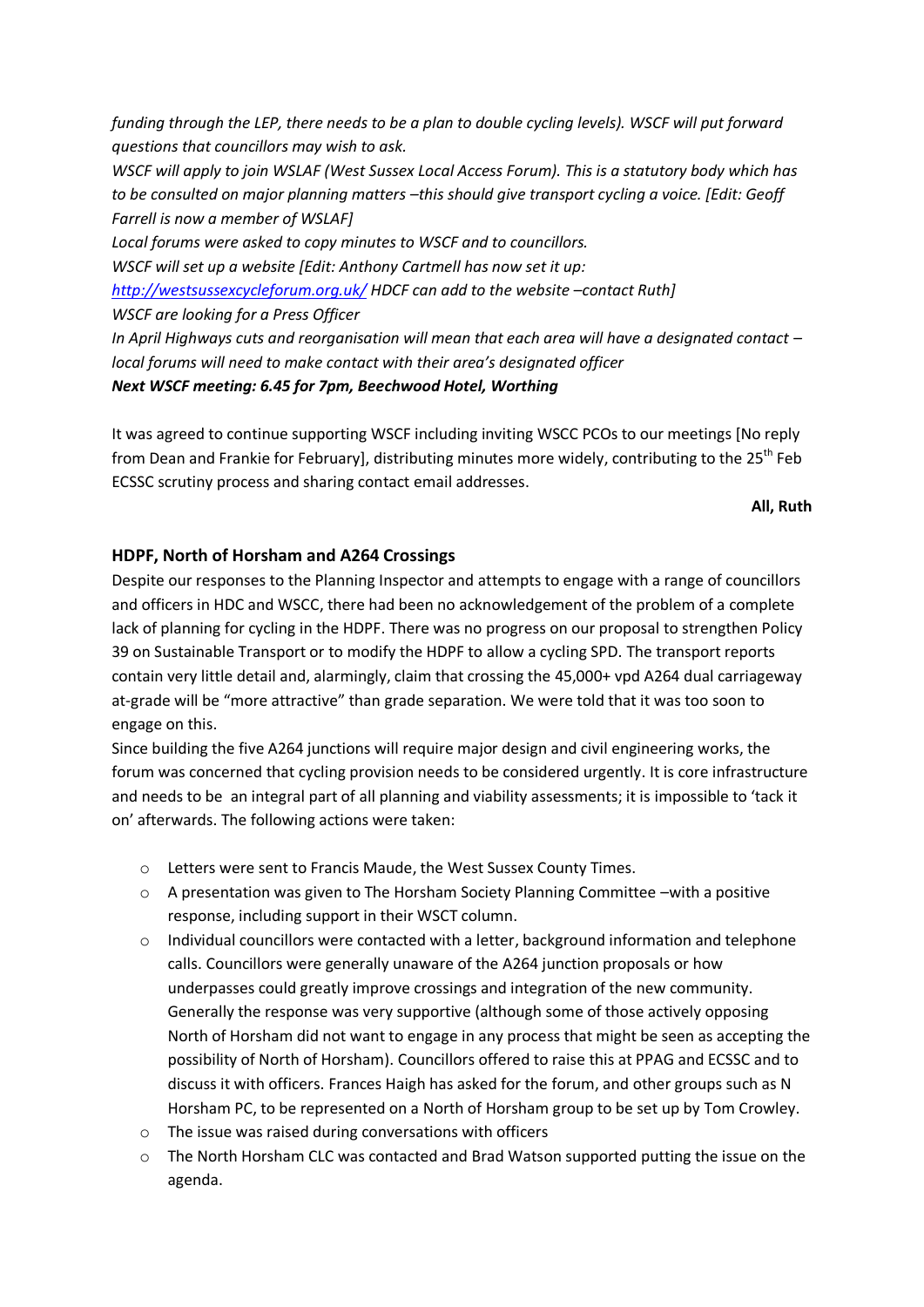o The issue was publicised through Twitter and via ADCycles.

The meeting agreed to continue to press for cycling improvements to both the HDPF and any planning application from Liberty.

**Horsham Parking Consultation** –The forum put in comments on the proposals for Copnall Way and Causeway with the aim of preventing parked cars from blocking the LSTF cycle route.

**Cycling Byelaws Clarification –** Evan Giles confirmed that the byelaws had indeed eventually been changed a number of years ago. This means that cycling is permitted in any of Horsham's parks and green spaces, except where the council specifically prohibits it: *'….no person shall without reasonable excuse ride a cycle in any part of the ground where cycling is prohibited…'* This means that cycling is legal throughout Horsham Park except for a short stretch of path near the bandstand. Evan will contact Anna Chapman about putting up notices in the parks to tell the public that cycling is permitted.

**Travelwise Cycle Map** Andy Mouland had requested comments on the draft map that is being produced with LSTF money. The draft had many inaccuracies and issues that prevented it being useful. Andy wrote to thank us for our input and will be getting it revised.

**Horsham Cycle Racks** Frances Haigh sent us some information about of the plans for new cycle racks in the town centre. Ruth responded with a brief outline of our ideas on how the cycle parking could be improved. Nigel Bird replied that the town centre cycle parking budget from LSTF money has increased to £30,000 and that proposals are currently being firmed up by a consultant, Peter Hayward, who will only contact us after the work is done -our involvement does not appear to be welcome.

Despite numerous assurances, the much-needed £35,000 LSTF-funded double decker cycle parking in front of Horsham station will not happen. The railway will apparently use separate funding for a cycle hub at the rear.

**Novartis** –the recently announced plan for a Brighton University campus on the old Novartis site was discussed. Good cycle infrastructure will be very important for this.

### **Missing Link –on the Horsham Crawley Cycle route**

Background: The WSCC-Sustrans Horsham-Crawley cycle route was never completed because of lack of access between the railway underpass and Wimland Rd. Although this land is now part of the development, it appears that the consultants did not understand the issue, so it is not part of the HDPF or in WSCC's or Horsham's Infrastructure Delivery Plans. Caroline West from WSCC suggested nothing will happen without evidence of community desire.

HDCF and the Riverside Walk team have been working together supporting each other as the routes overlap and both projects have similar needs. We have shared documentation and Ruth met Jane Apostolou and David Searle. The RW team are contacting Liberty about rerouting the walk and will keep us informed.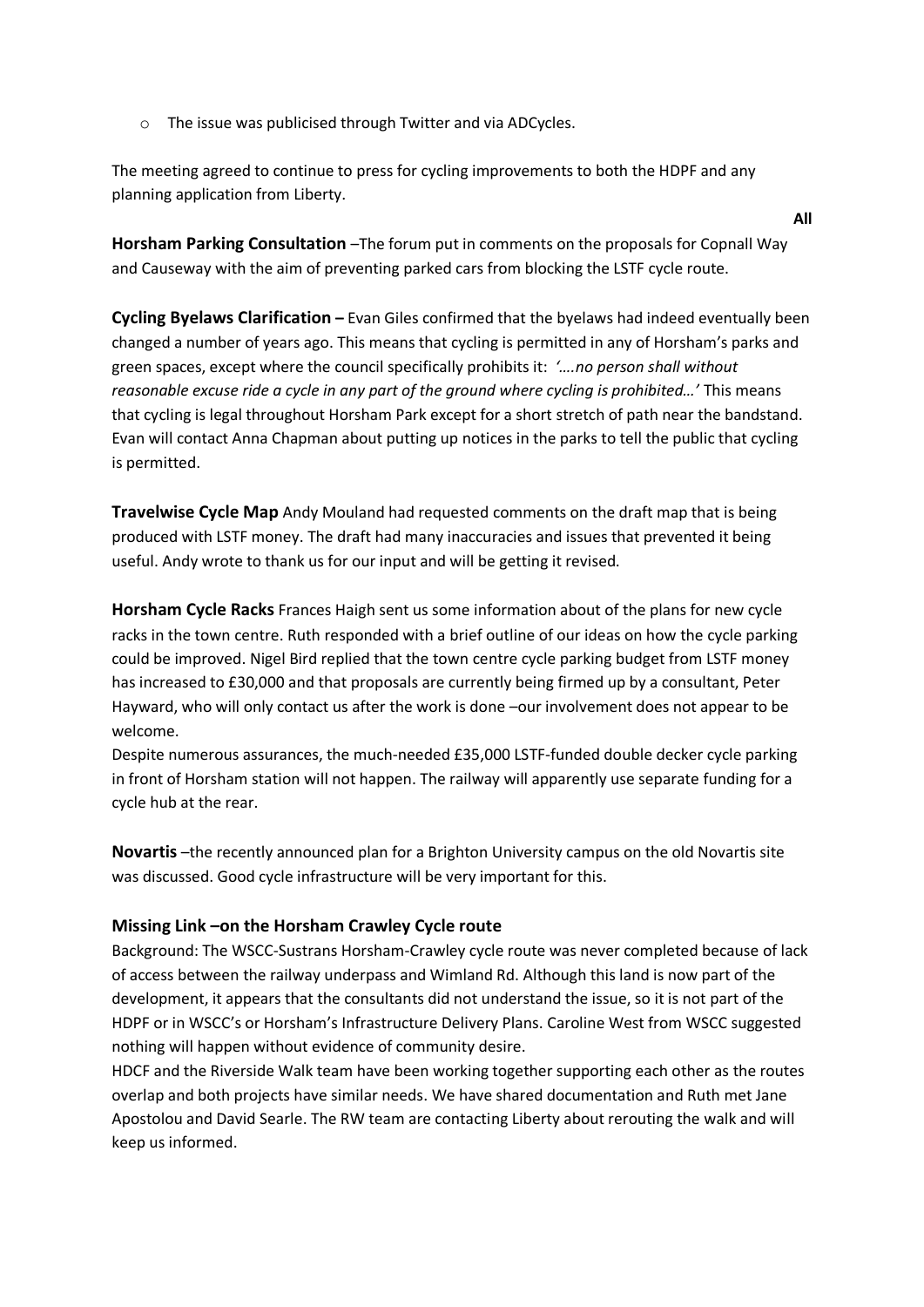We will respond formally to support the RW grant application consultation and will also prepare further details on cycling requirements along the proposed route

Ruth and Peter will walk the Warnham Rd-Guildford Rd section and try to see where the suggested

**Peter**

boardwalk would be and whether there is a better solution for cycling **Ruth, Peter** Phil Burroughs from WSCC/Sustrans made a site visit with Francis and Ruth. Phil is supportive and will see if he can get the local school involved Sustrans are supporting us Peter has drafted a leaflet about the 'Missing Link' –needs a few more tweaks **Peter** We will hold a campaign photo shoot at the underpass [Edit; confirmed for  $28^{th}$  Feb] **Ruth, All** Claire Vickers was briefed and said she will look into it

**Southwater Neighbourhood Planning** Ruth has been working with the parish council Neighbourhood Planning Infrastructure Group to develop questions on cycling for their parish questionnaire.

**Horsham LSTF route** Despite earlier assurances, we have not heard back from the team with the latest details. Work is due to take place in Feb/Mar to be complete by the end of the financial year

**A24 Broadbridge Heath cycle bridge** The new 3m wide cycle bridge is in place. It was a complete surprise and disappointment to see that it has zig-zag barriers and hairpin bends on the slope. These are poor practice for cycling generally and cause particular problems for those with shopping(!), nonstandard bikes, children's prams/buggies or who are disabled.

**New A264 Broadbridge Heath and Mill Lane bridleway** Malcolm Curnock confirmed that he is aware that the bridleway north of the bypass has still not been improved; he has been pushing for this but there is a dispute about who is responsible for the next step. He says he will look into getting the pavement by the Pegasus crossing sorted to prevent the deep puddle there.

**Cycling Delivery Plan** The possibility of central government money for authorities with a strategy to double cycling was raised with HDC at the beginning of November. We now know this will be handled via WSCC via the LEP. We have suggested that, with the large quantities of strategic development going in North Horsham, there should be a bid for cycling infrastructure for Horsham. We have offered to assist with local knowledge. The emails have circulated around but no one is taking up the offer.

### **Horsham Football Club DC/14/1090 and Holbrook Club DC/1091**

We summarised the changes needed to improve cycling/walking provision for both sites, suggesting that they should be made a condition of any planning permission granted. We contacted HDC councillors, Southwater PC and the local school. Councillors discussed the matter at their briefing